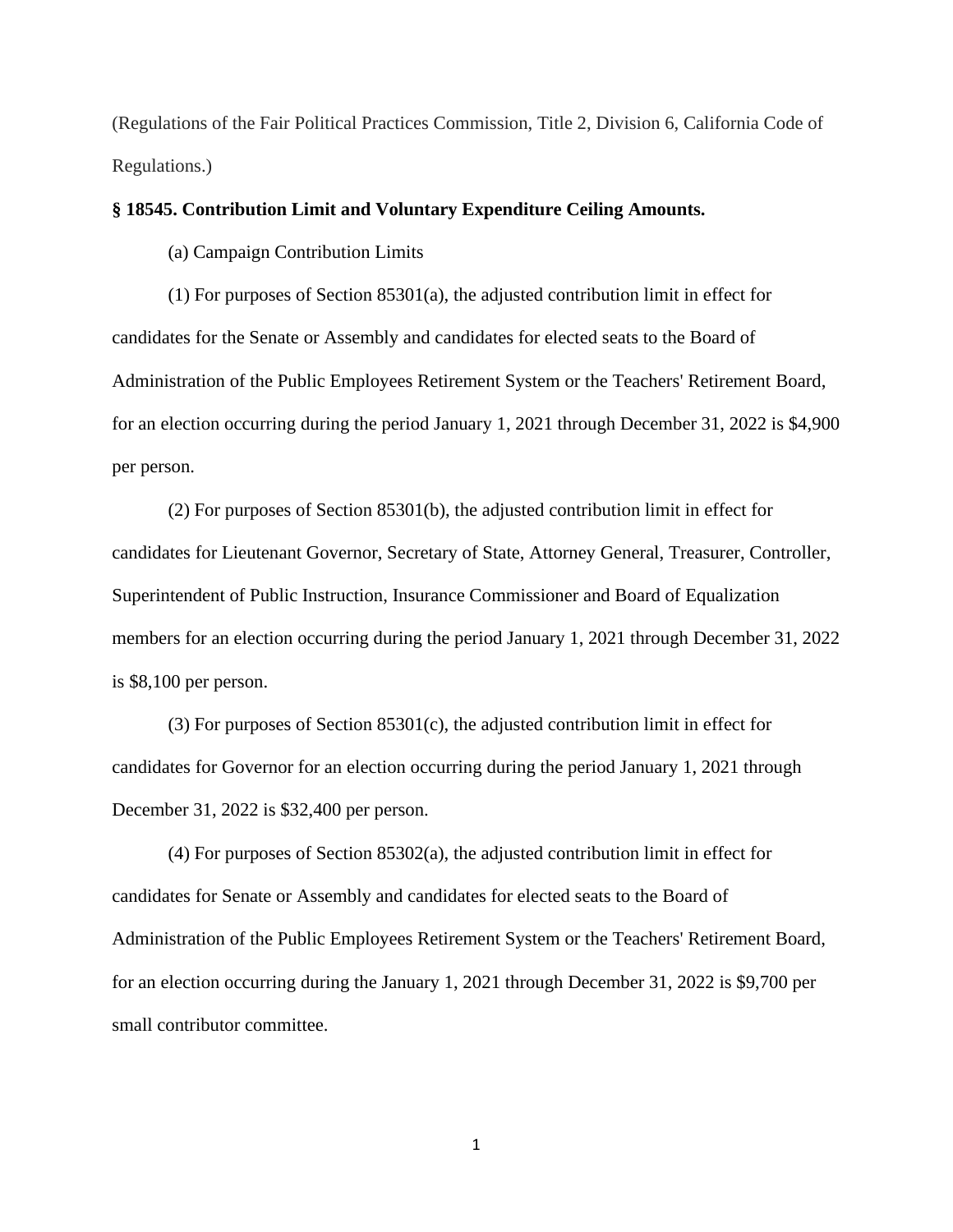(5) For purposes of Section 85302(b), the adjusted contribution limit in effect for candidates for Lieutenant Governor, Secretary of State, Attorney General, Treasurer, Controller, Superintendent of Public Instruction, Insurance Commissioner and Board of Equalization members for an election occurring during the period January 1, 2021 through December 31, 2022 is \$16,200 per small contributor committee.

(6) For purposes of Section 85302(c), the adjusted contribution limit in effect for candidates for Governor for an election occurring during the period January 1, 2021 through December 31, 2022 is \$32,400 per small contributor committee.

(7) For purposes of Section 85303(a), the adjusted annual contribution limit to any committee, other than a political party committee, in effect for an election occurring during the period January 1, 2021 through December 31, 2022 is \$8,100 per person.

(8) For purposes of Section 85303(b), the adjusted annual contribution limit to any political party committee in effect for an election occurring during the period January 1, 2021 through December 31, 2022 is \$40,500 per person.

(9) For purposes of Section 85301(d), the adjusted contribution limit in effect for candidates for elective city or county office for an election occurring during the period of January 1, 2021 through December 31, 2022 is \$4,900 per person.

(b) Voluntary Expenditure Ceilings

(1) For purposes of Section  $85400(a)(1)$ , the adjusted voluntary expenditure ceiling in effect for Assembly candidates for an election occurring during the period January 1, 2021 through December 31, 2022 is \$649,000 in the primary or special primary election and \$1,135,000 in the general or special general election.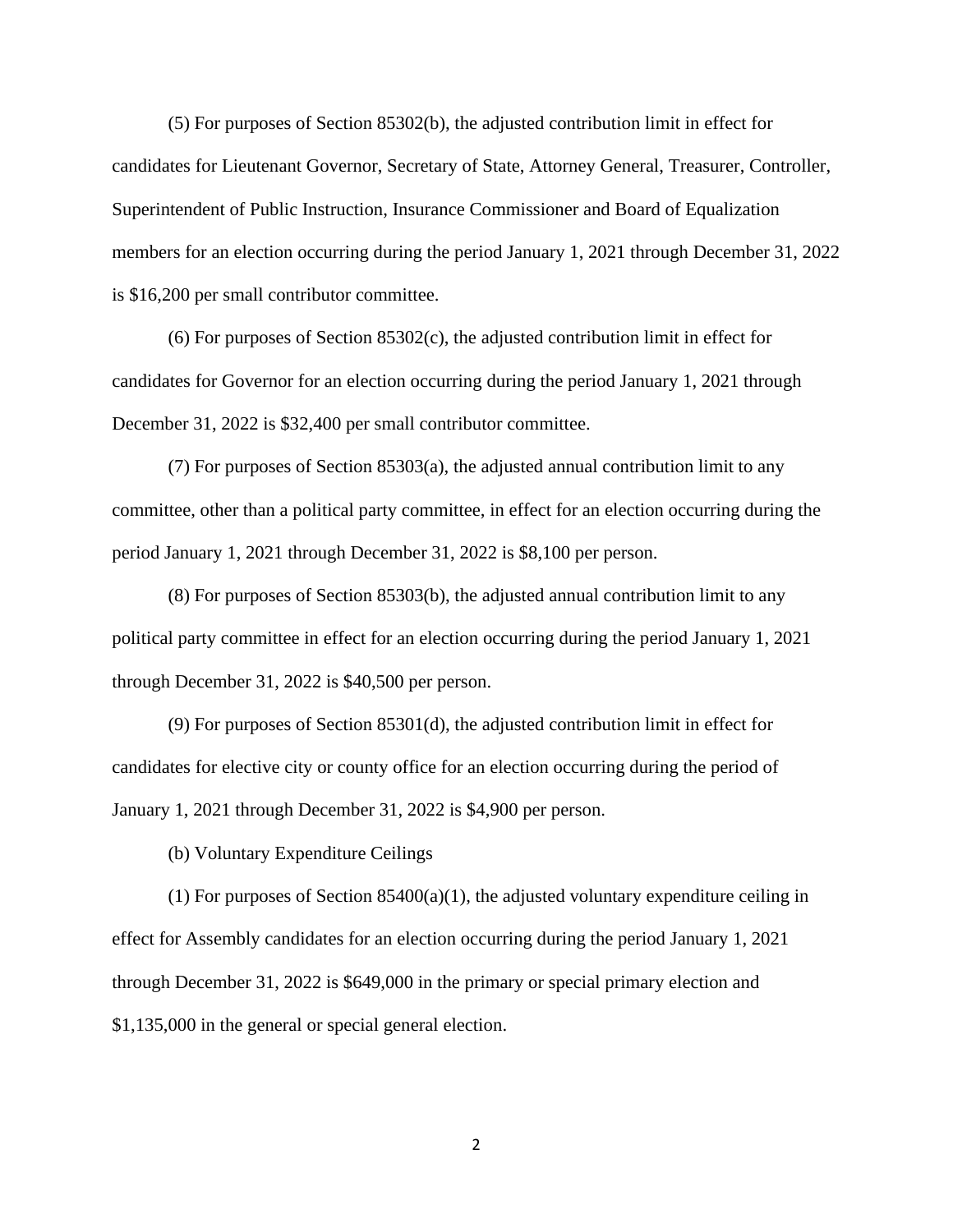(2) For purposes of Section  $85400(a)(2)$ , the adjusted voluntary expenditure ceiling in effect for Senate candidates for an election occurring during the period January 1, 2021 through December 31, 2022 is \$973,000 in the primary or special primary election and \$1,459,000 in the general or special general election.

(3) For purposes of Section  $85400(a)(3)$ , the adjusted voluntary expenditure ceiling in effect for State Board of Equalization candidates for an election occurring during the period January 1, 2021 through December 31, 2022 is \$1,621,000 in the primary election and \$2,432,000 in the general election.

 $(4)$  For purposes of Section 85400 $(a)(4)$ , the adjusted voluntary expenditure ceiling in effect for a candidate for Lieutenant Governor, Secretary of State, Attorney General, Treasurer, Controller, Superintendent of Public Instruction, and Insurance Commissioner for an election occurring during the period January 1, 2021 through December 31, 2022 is \$6,485,000 in the primary election and \$9,728,000 in the general election.

 $(5)$  For purposes of Section 85400(a)(5), the adjusted voluntary expenditure ceiling in effect for a candidate for Governor for an election occurring during the period January 1, 2021 through December 31, 2022 is \$9,728,000 in the primary election and \$16,212,000 in the general election.

(c) Officeholder Contribution Limits (per contributor per calendar year)

(1) For purposes of Section 85316, the adjusted contribution limit in effect for officeholders in the Senate or Assembly for calendar year 2021 and 2022 is \$4,000 per person per calendar year.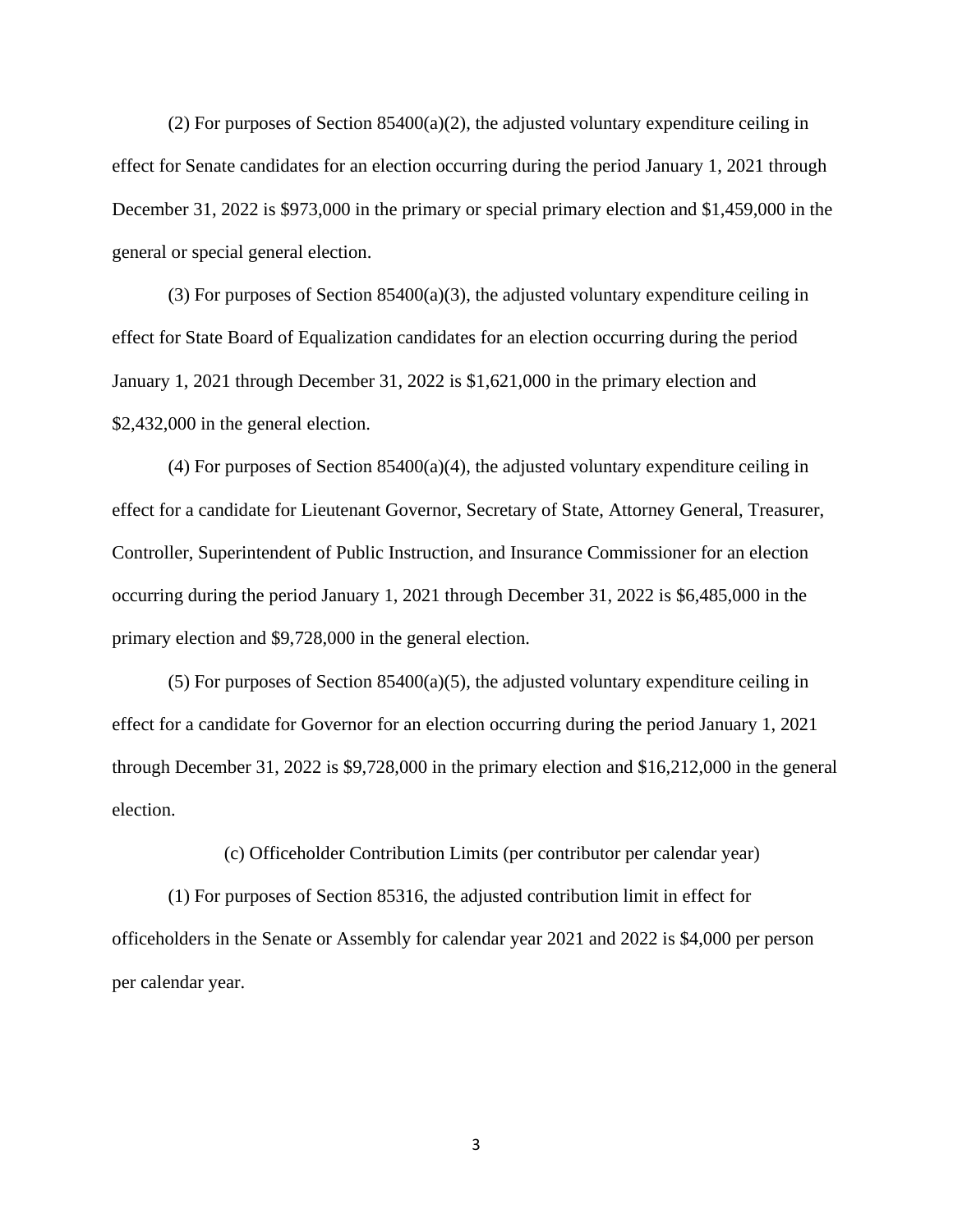(2) For purposes of Section 85316, the adjusted contribution limit in effect for officeholders in statewide elected state offices (other than Governor) for calendar year 2021 and 2022 is \$6,700 per person per calendar year.

(3) For purposes of Section 85316, the adjusted contribution limit in effect for the officeholder in the Governor's office for calendar year 2021 and 2022 is \$26,900 per person per calendar year.

(d) Officeholder Contribution Limits (aggregate)

(1) For purposes of Section 85316, the adjusted aggregate officeholder contribution limit in effect for officeholders in the Senate or Assembly for calendar years 2021 and 2022 is \$67,300 per calendar year.

(2) For purposes of Section 85316, the adjusted aggregate officeholder contribution limit in effect for officeholders in statewide elected state offices (other than Governor) for calendar years 2021 and 2022 is \$134,600 per calendar year.

(3) For purposes of Section 85316, the adjusted aggregate officeholder contribution limit in effect for the officeholder in the Governor's office for calendar years 2021 and 2022 is \$269,300 per calendar year.

(e) The contribution limit and the voluntary expenditure ceiling adjustments shall be made pursuant to Regulation 18544.

(f) The contribution limit and voluntary expenditure ceiling adjustments of this regulation also will apply to elections held after December 31, 2022, until these limits are adjusted by the Commission for the next biennial period.

Note: Authority cited: Section 83112, Government Code. Reference: Sections 83124, 85301, 85302, 85303, 85316 and 85400, Government Code.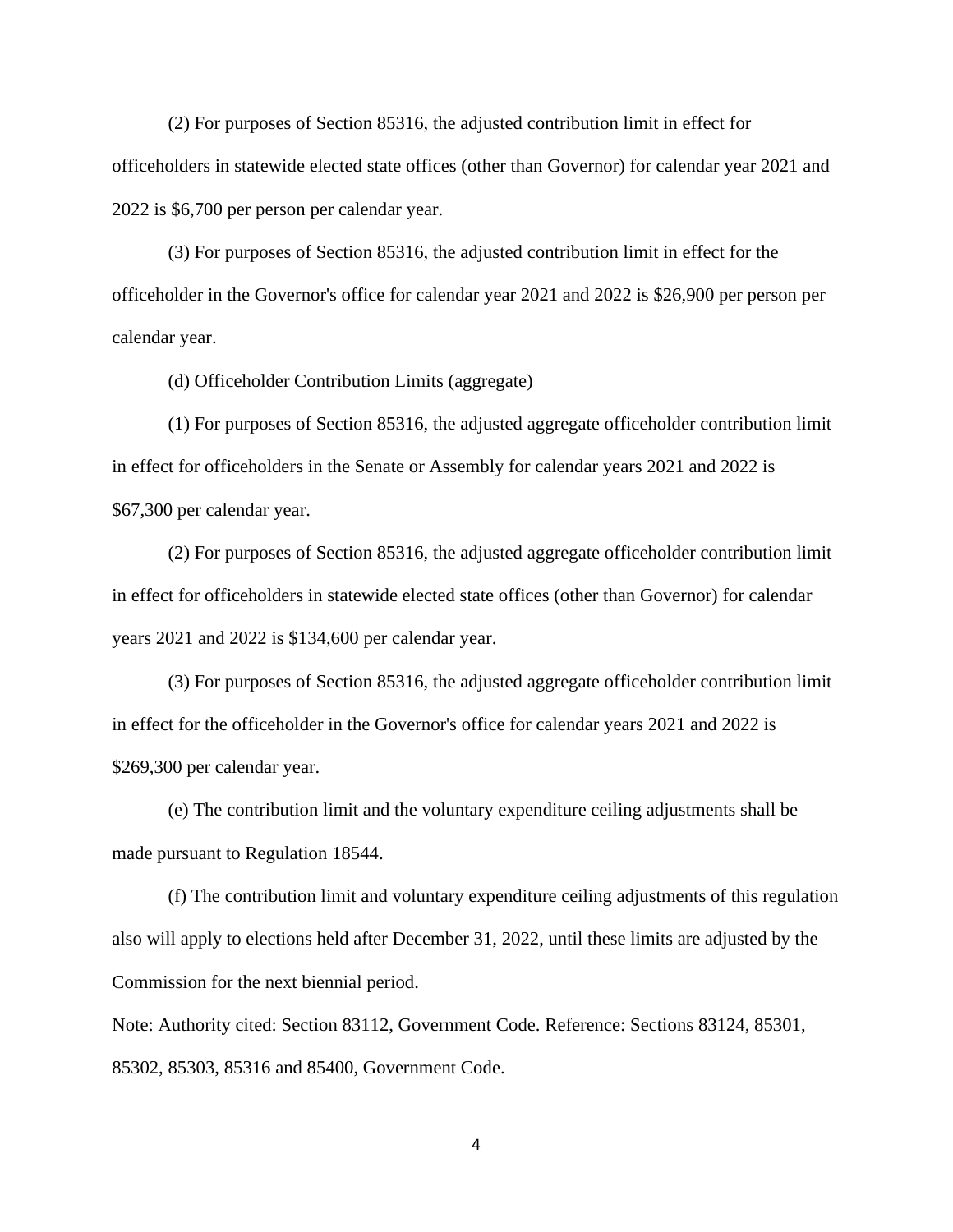## **HISTORY**

1. New section filed 1-16-2003; operative 1-1-2003. Submitted to OAL for filing pursuant to *Fair Political Practices Commission v. Office of Administrative Law*, 3 Civil C010924,

California Court of Appeal, Third Appellate District, nonpublished decision, April 27, 1992 (FPPC regulations only subject to 1974 Administrative Procedure Act rulemaking requirements)

(Register 2003, No. 3).

2. Amendment filed 12-31-2004; operative 1-1-2005 pursuant to Government Code section 11343.4 (Register 2004, No. 53).

3. Amendment filed 12-18-2006; operative 1-1-2007. Submitted to OAL pursuant to *Fair Political Practices Commission v. Office of Administrative Law*, 3 Civil C010924, California Court of Appeal, Third Appellate District, nonpublished decision, April 27, 1992 (FPPC regulations only subject to 1974 Administrative Procedure Act rulemaking requirements) (Register 2006, No. 51).

4. Amendment of section and Note filed 7-3-2007; operative 8-2-2007. Submitted to OAL for filing pursuant to *Fair Political Practices Commission v. Office of Administrative Law*, 3 Civil C010924, California Court of Appeal, Third Appellate District, nonpublished decision, April 27, 1992 (FPPC regulations only subject to 1974 Administrative Procedure Act rulemaking requirements and not subject to procedural or substantive review by OAL) (Register 2007, No. 27).

5. Amendment filed 10-31-2008; operative 11-30-2008. Submitted to OAL for filing pursuant to *Fair Political Practices Commission v. Office of Administrative Law*, 3 Civil C010924, California Court of Appeal, Third Appellate District, nonpublished decision, April 27, 1992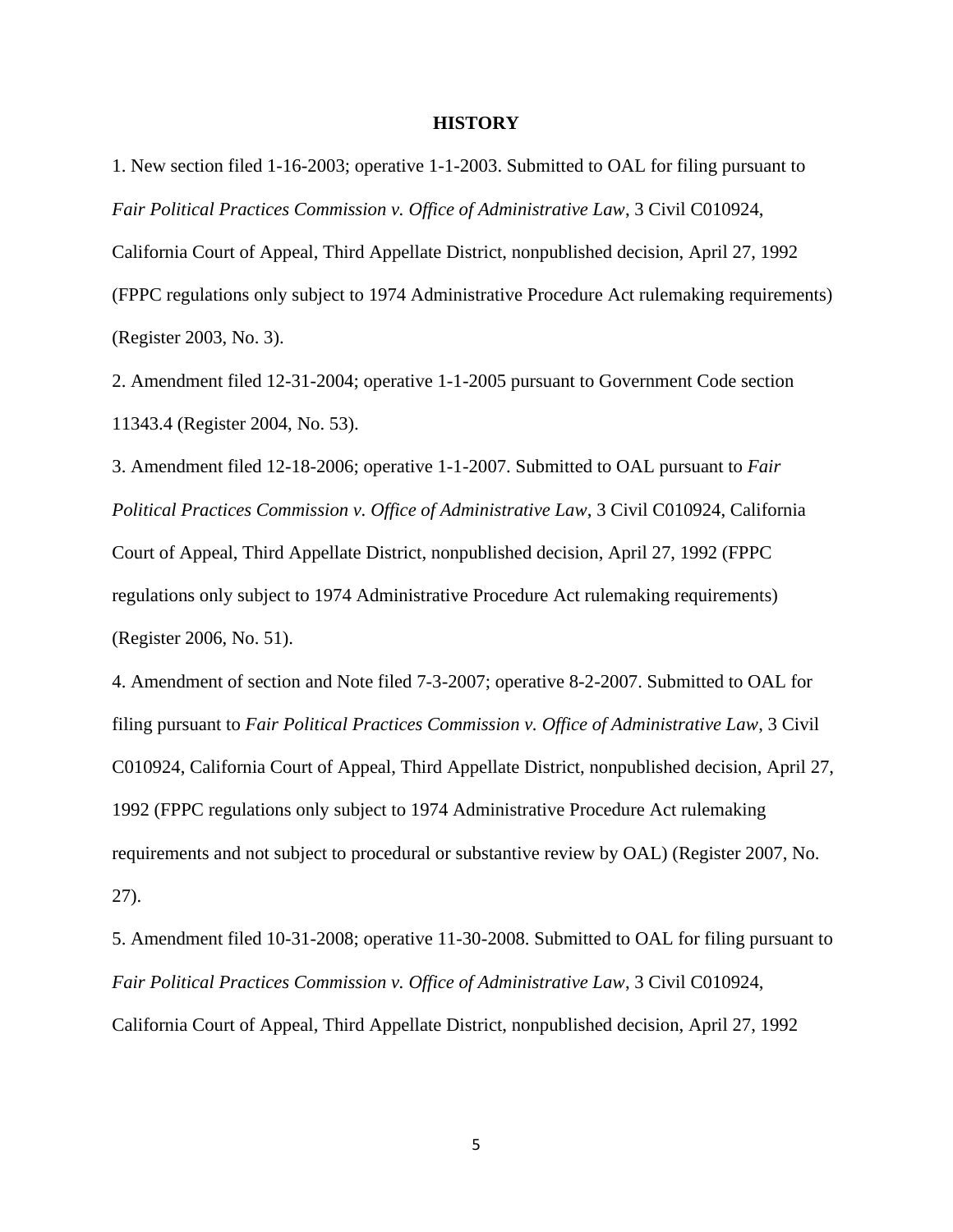(FPPC regulations only subject to 1974 Administrative Procedure Act rulemaking requirements and not subject to procedural or substantive review by OAL) (Register 2008, No. 44).

6. Amendment filed 11-15-2010; operative 12-15-2010. Submitted to OAL for filing pursuant to *Fair Political Practices Commission v. Office of Administrative Law*, 3 Civil C010924,

California Court of Appeal, Third Appellate District, nonpublished decision, April 27, 1992

(FPPC regulations only subject to 1974 Administrative Procedure Act rulemaking requirements

and not subject to procedural or substantive review by OAL) (Register 2010, No. 47).

7. Amendment of subsections (a)(1)-(8), (b)(1)-(5), (c)(1)-(3) and (d)(1)-(3) filed 1-7-2013;

operative 2-6-2013. Submitted to OAL for filing pursuant to *Fair Political Practices* 

*Commission v. Office of Administrative Law*, 3 Civil C010924, California Court of Appeal, Third Appellate District, nonpublished decision, April 27, 1992 (FPPC regulations only subject to 1974 Administrative Procedure Act rulemaking requirements and not subject to procedural or substantive review by OAL) (Register 2013, No. 2).

8. Amendment filed 12-15-2014; operative 1-1-2015 pursuant to section  $18312(e)(1)(A)$ , title 2, California Code of Regulations. Submitted to OAL for filing and printing pursuant to *Fair Political Practices Commission v. Office of Administrative La*w, 3 Civil C010924, California Court of Appeal, Third Appellate District, nonpublished decision, April 27, 1992 (FPPC regulations only subject to 1974 Administrative Procedure Act rulemaking requirements) (Register 2014, No. 51).

9. Amendment filed 12-1-2016; operative 12-31-2016 pursuant to Cal. Code Regs. tit. 2, section 18312(e). Submitted to OAL for filing pursuant to *Fair Political Practices Commission v. Office of Administrative Law*, 3 Civil C010924, California Court of Appeal, Third Appellate District, nonpublished decision, April 27, 1992 (FPPC regulations only subject to 1974 Administrative